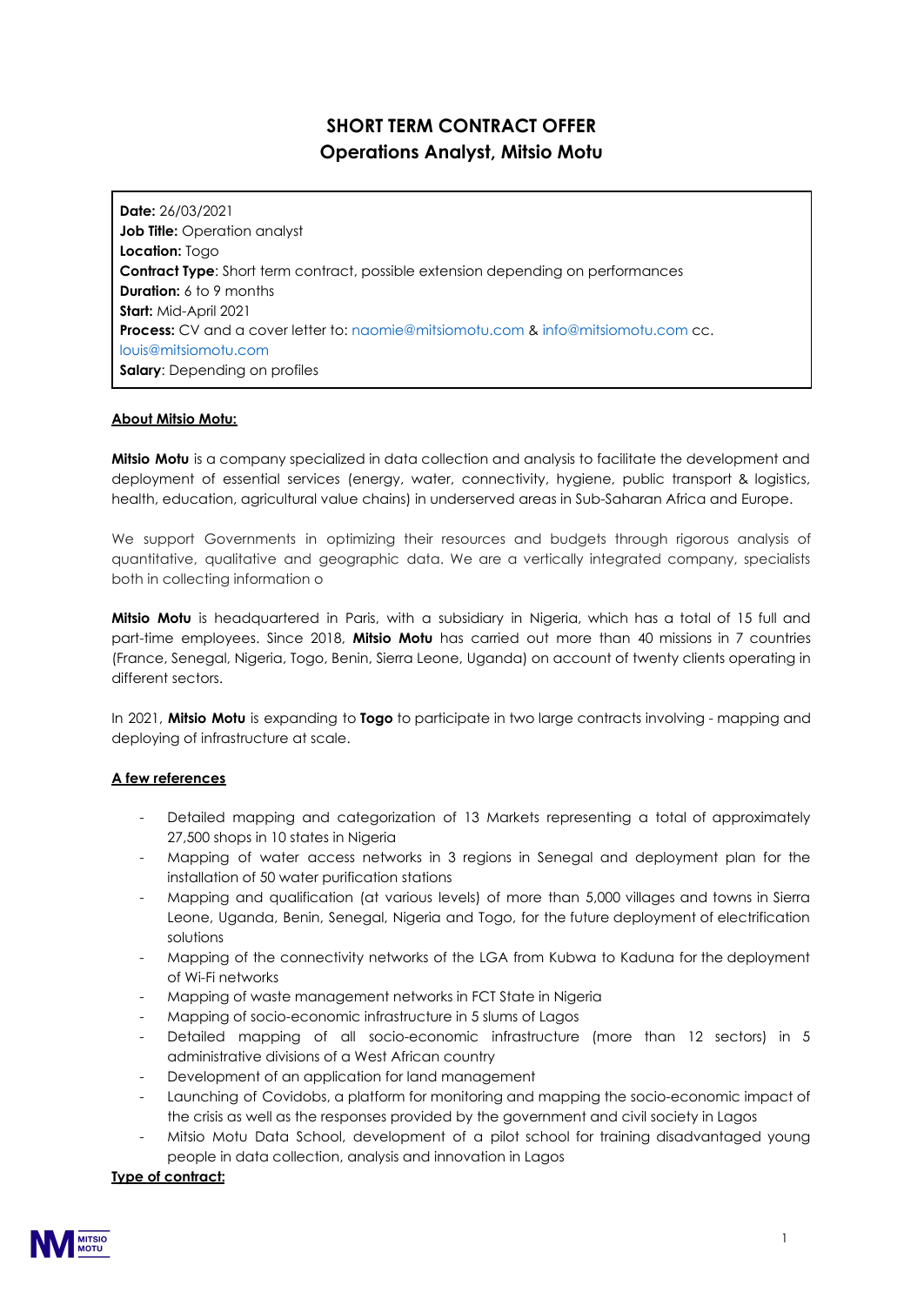- Full time short term contract
- 6 to 9 months from mid-April 2021, possible extension depending on performances
- Competitive salary according to profile
- International transport, housing, health insurance, field travel cost, will be covered

## **Mission and tasks:**

- Day-to-day monitoring and management of information collection in several sectors (electricity, health, education, etc.)
- Implementation, optimization and documentation of data collection processes, in conjunction with the Data department and the Technical department
- Development and monitoring of dashboard and performance indicators
- Operational data analysis
- Proposal and testing of new methodologies
- Reporting of daily activities to the Operations Department

## **Required profile:**

- Interested in the issues and challenges of data and infrastructure development in rural, peri-urban and urban areas
- Open to African cultures and societies
- Sociable, you quickly integrate into a previously constituted team
- Endowed with good interpersonal skills, with all types of interlocutors (administration, private sector, citizens, etc.)
- Resilient and able to work in the field in sometimes operationally challenging environments
- In good physical condition and mobile (a lot of walking, road, static holding, standing)
- "Result Oriented", and able to find solutions in emergency situations
- Autonomous, inclined to propose initiatives to optimize teamwork
- Attentive to details, with a spirit of quantitative and qualitative analysis
- Wishing to participate in several projects with positive social impacts

### **Key skills:**

- French (Fluent)
- English (C1)
- Proficiency in managing team tools

### **Academic and professional profile**

- Graduate master programs (Business school, Engineering) and Scientific universities

### **2 to 5 years of professional experiences in:**

- In Consulting, Start-up, Design office, Large companies, Research, Development Institution in Data Analyst functions, in sectors with high quantitative and / or geographic density
- Successful team management experience
- In West / Sub-Saharan Africa, especially in a "global south country"
- In the field of infrastructure or essential services

#### **Recruitment process:**